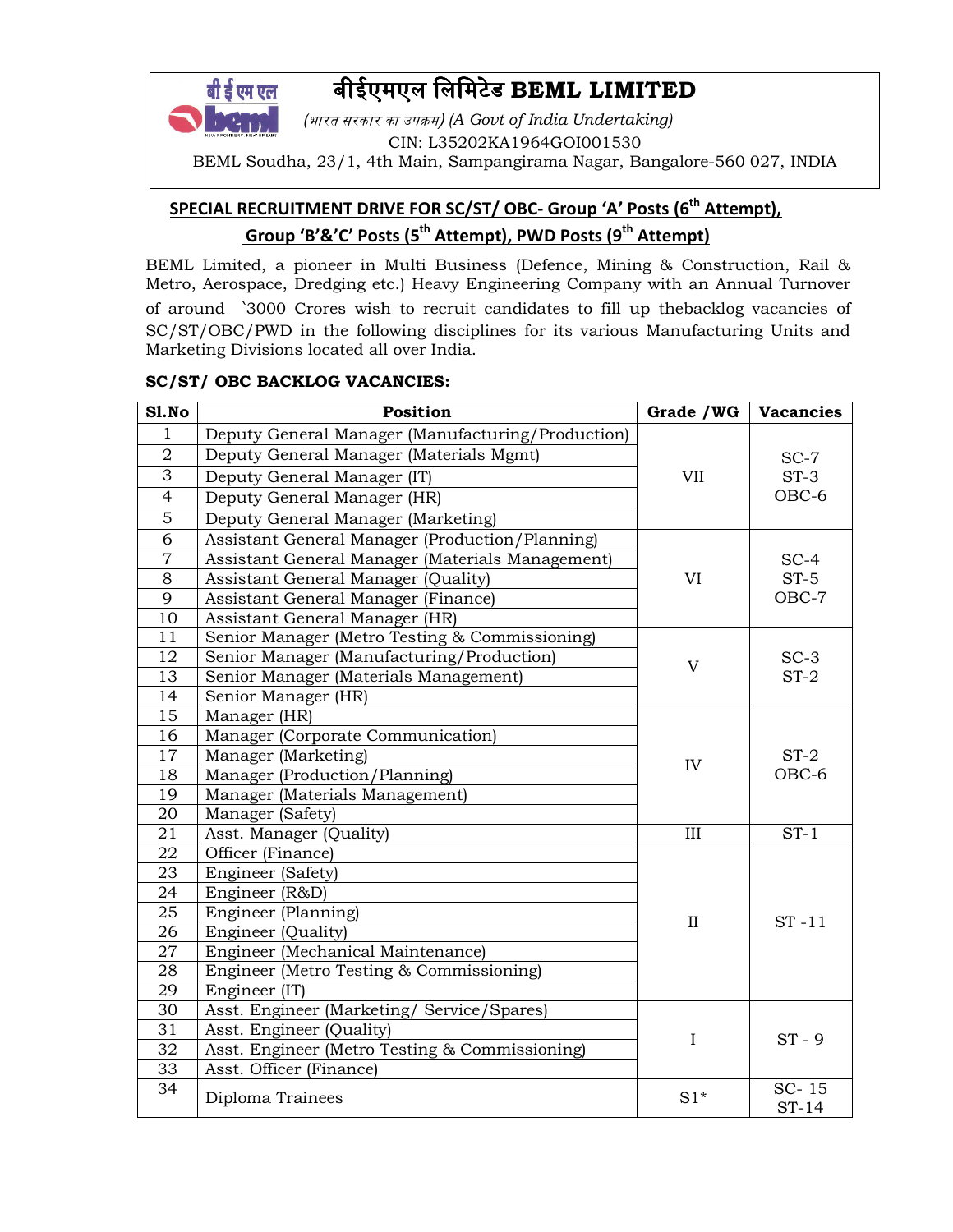\*On successful completion of the 1 year training and 2 years contract period, they will be absorbed in Wage Group S1.

Upper age limit is further relaxable for PwD by 5 years in case of Grade – I to Grade – VII and 10 years in case of Diploma Trainees.

| Sl.No          | <b>Position</b>                         | Grade /<br>WG  | <b>Vacancies</b>  |
|----------------|-----------------------------------------|----------------|-------------------|
| 1              | Asst. Manager (Materials Management)    | Ш              | $HH-2$            |
| $\overline{2}$ | Asst. Manager (HR)                      | III            | $OH-1$<br>$VH-1$  |
| 3              | III<br>Asst. Manager (Finance)          |                | $HH-2$            |
| $\overline{4}$ | III<br>Asst. Manager (Quality)          |                | $OH-1$<br>$HH-1$  |
| 5              | Officer (Finance)<br>$_{\rm II}$        |                | $OH-1$<br>$HH-3$  |
| 6              | Officer (Corporate Communication)       | $_{\rm II}$    | $VH-1$            |
| $\overline{7}$ | Officer (Materials Management)          | $_{\rm II}$    | $HH-3$            |
| 8              | Asst. Engineer (Civil)                  | T              | $HH-3$            |
| 9              | Asst. Officer (Corporate Communication) |                | $VH-2$            |
| 10             | Asst. Officer (Finance)                 |                | $HH-2$            |
| 11             | Asst. Officer (Materials Management)    |                | $HH-2$<br>$OH-1$  |
| 12             | ITI Trainees                            | $B^{\ast\ast}$ | $OH-6$<br>$HH-15$ |

#### PWD BACKLOG VACANCIES

\*\*On successful completion of the 2 years training and 2 years contract period, they will be absorbed in Wage Group B

Upper age limit is further relaxable for Candidates belonging to SC/ST and OBC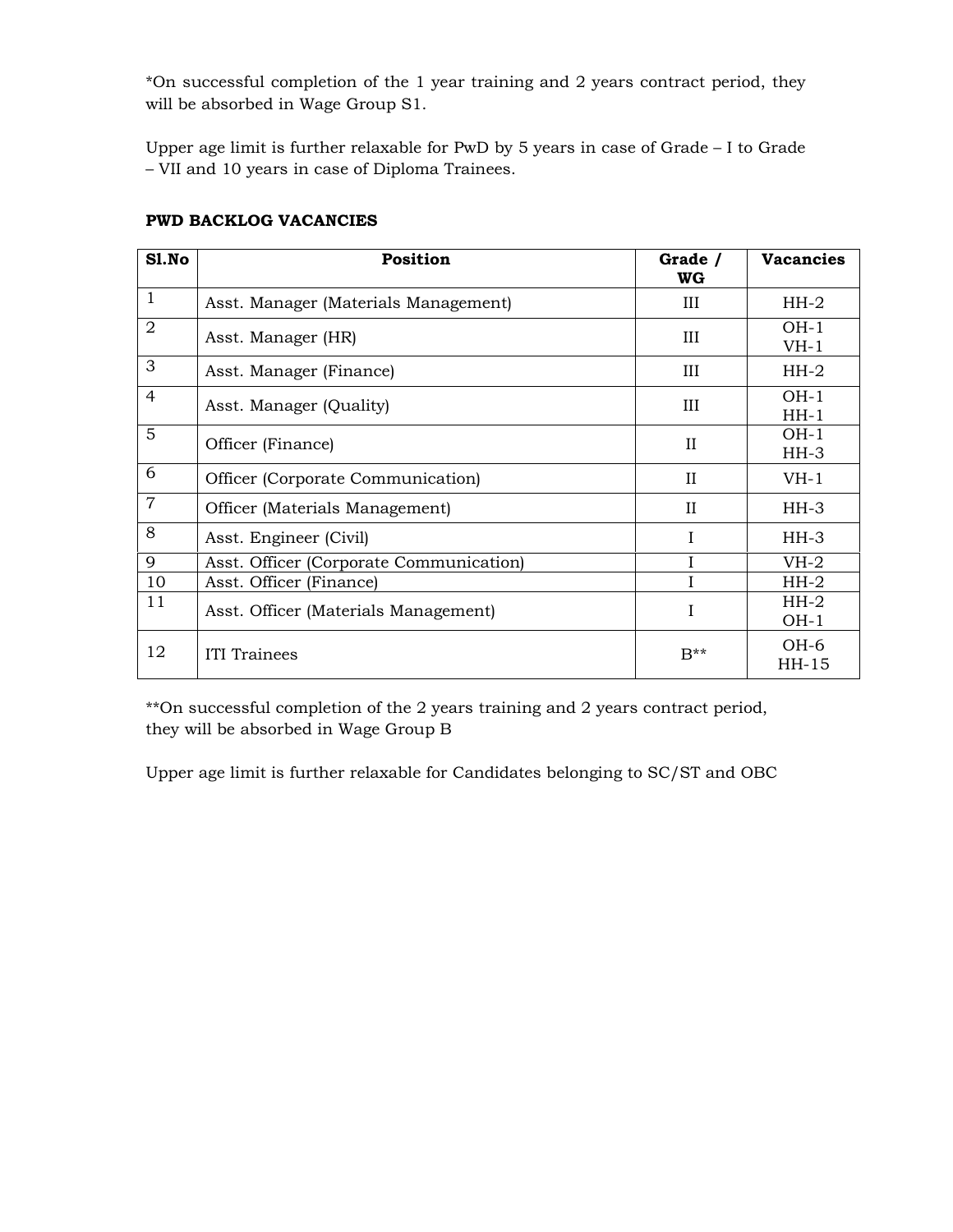## POST QUALIFICATION EXPEREINCE REQUIRED, PAY SCALE AND UPPER AGE LIMIT:

## Executive Cadre:

| Grade/Wage<br>Group | <b>Post Qualification</b><br><b>Experience</b><br>Required | Pay Scale   | <b>Upper Age Limit</b> |            |       |
|---------------------|------------------------------------------------------------|-------------|------------------------|------------|-------|
|                     |                                                            |             | UR                     | <b>OBC</b> | SC/ST |
| Grade I             | 1 Year                                                     | 12600-32500 | 26                     | 29         | 31    |
| Grade II            | 4 Years                                                    | 16400-40500 | 29                     | 32         | 34    |
| Grade III           | 8 Years                                                    | 20600-46500 | 33                     | 36         | 38    |
| Grade IV            | 12 Years                                                   | 24900-50500 | 37                     | 40         | 42    |
| Grade V             | 15 Years                                                   | 29100-54500 | 40                     | 43         | 45    |
| Grade VI            | 18 Years                                                   | 32900-58000 | 43                     | 46         | 48    |
| Grade VII           | 21 Years                                                   | 36600-62000 | 46                     | 49         | 51    |

## Non-Executive Cadre:

| Grade/Wage         | Post<br>Qualification<br><b>Experience</b><br>Required | Pay Scale   |           | <b>Upper Age Limit</b> |       |  |
|--------------------|--------------------------------------------------------|-------------|-----------|------------------------|-------|--|
| Group              |                                                        |             | <b>UR</b> | <b>OBC</b>             | SC/ST |  |
| Diploma<br>Trainee | Nil                                                    | 10000-28390 | 26        | 29                     | 31    |  |
| ITI Trainees       | Nil                                                    | 7000-20000  | 26        | 29                     | 31    |  |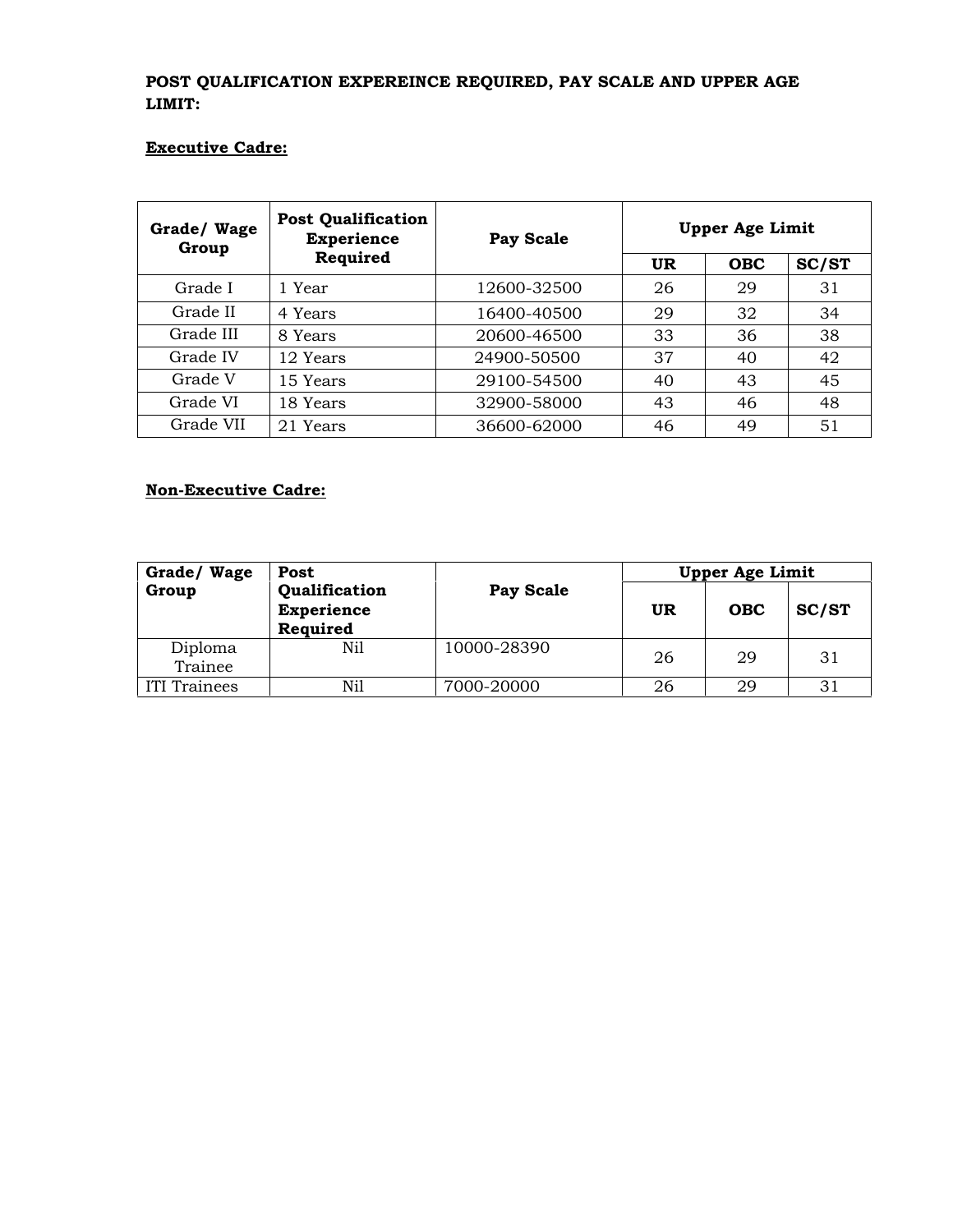## QUALIFICATION DETAILS:

| Sl.No          | Discipline                | Qualification                                                                             |
|----------------|---------------------------|-------------------------------------------------------------------------------------------|
| 1              | R&D - Metro               | First Class Degree in Engineering in Mechanical /                                         |
|                |                           | Electrical/ Electronicsfrom a recognized University /                                     |
|                |                           | Institution.                                                                              |
| $\overline{2}$ | Manufacturing/            | First Class Degree in Engineering in Mechanical /                                         |
|                | Production/Planning       | Automobile/<br>Production<br>Electrical/<br>from<br>a                                     |
|                |                           | recognized University / Institution.                                                      |
| 3              | Materials Management      | First Class Degree in Engineering in Mechanical /                                         |
|                |                           | Automobile/ Production from a recognized University                                       |
|                |                           | / Institution.                                                                            |
| 4              | Marketing/Service/        | First Class Degree in Engineering in Mechanical /                                         |
|                | Spares                    | Automobile/ Electrical from a recognized University                                       |
|                |                           | Post graduate qualification<br>$\prime$<br>Institution.<br>in                             |
|                |                           | Management will be preferred.                                                             |
| 5              | Quality                   | First Class Degree in Engineering in Mechanical /                                         |
|                |                           | Production/<br>Electrical<br>Automobile/<br>from<br>a                                     |
|                |                           | recognized University / Institution. Post graduate                                        |
|                |                           | qualification in Management will be preferred.                                            |
| 6              | Metro Testing &           | First Class Degree in Engineering in Electrical &                                         |
|                | Commissioning             | Electronics/ Electronics & Communication from a                                           |
| $\overline{7}$ | Civil                     | recognized University / Institution.<br>First Class Degree in Engineering in Civil from a |
|                |                           | recognized University / Institution.                                                      |
| 8              | Mechanical Maintenance    | First Class Degree in Engineering in Mechanical/                                          |
|                |                           | Automobilefrom<br>recognized<br>University<br>a                                           |
|                |                           | Institution.                                                                              |
| 9              | HR                        | Graduate with First Class Two years full time MBA                                         |
|                |                           | (HR/IR)/ MSW or MA(Social Work with HR/IR) /                                              |
|                |                           | Post Graduate Degree/ Diploma in Personnel                                                |
|                |                           | Management & Industrial Relations of 2 yrs. full                                          |
|                |                           | time course with specialization in IR/ HR with                                            |
|                |                           | Labour Legislations from a recognized University /                                        |
|                |                           | Institution. Degree in Law is desirable.                                                  |
| 10             | Corporate Communication   | Graduate with First Class Post Graduate Degree/                                           |
|                |                           | Diploma in Public Relations/ Journalism/ Mass                                             |
|                |                           | Communication (2 years full time) from recognized                                         |
|                |                           | University/Institution                                                                    |
| 11             | Finance (Grade II to VII) | CA/CMA/ICWA                                                                               |
| 12             | Finance (Grade I)         | Inter CA/Inter CMA/Inter ICWA                                                             |
| 13             | Safety                    | First Class Degree in Engineering in any discipline                                       |
|                |                           | with Diploma in Industrial Safety under Factories                                         |
|                |                           | Act from recognized University/Institutes.                                                |
| 14             | IT                        | First Class Degree in Engineering in IT/ Computer                                         |
|                |                           | Science/ Information Science from a recognized                                            |
|                |                           | University / Institution.                                                                 |
| 15             | Diploma Trainees          | Three years full time Diploma in Engineering in                                           |
|                |                           | Mechanical/Automobile/<br>Electrical<br>with<br>70%                                       |
|                |                           | aggregate marks (Relaxable by 5% for SC/ST).                                              |
| 16             | <b>ITI</b> Trainees       | ITI (Welder/ Fitter/ Electrician) with NAC or full term                                   |
|                |                           | NAC for minimum 3 Years (As per ATS)                                                      |

For PwD candidates, only pass class in the relevant qualification is eligible.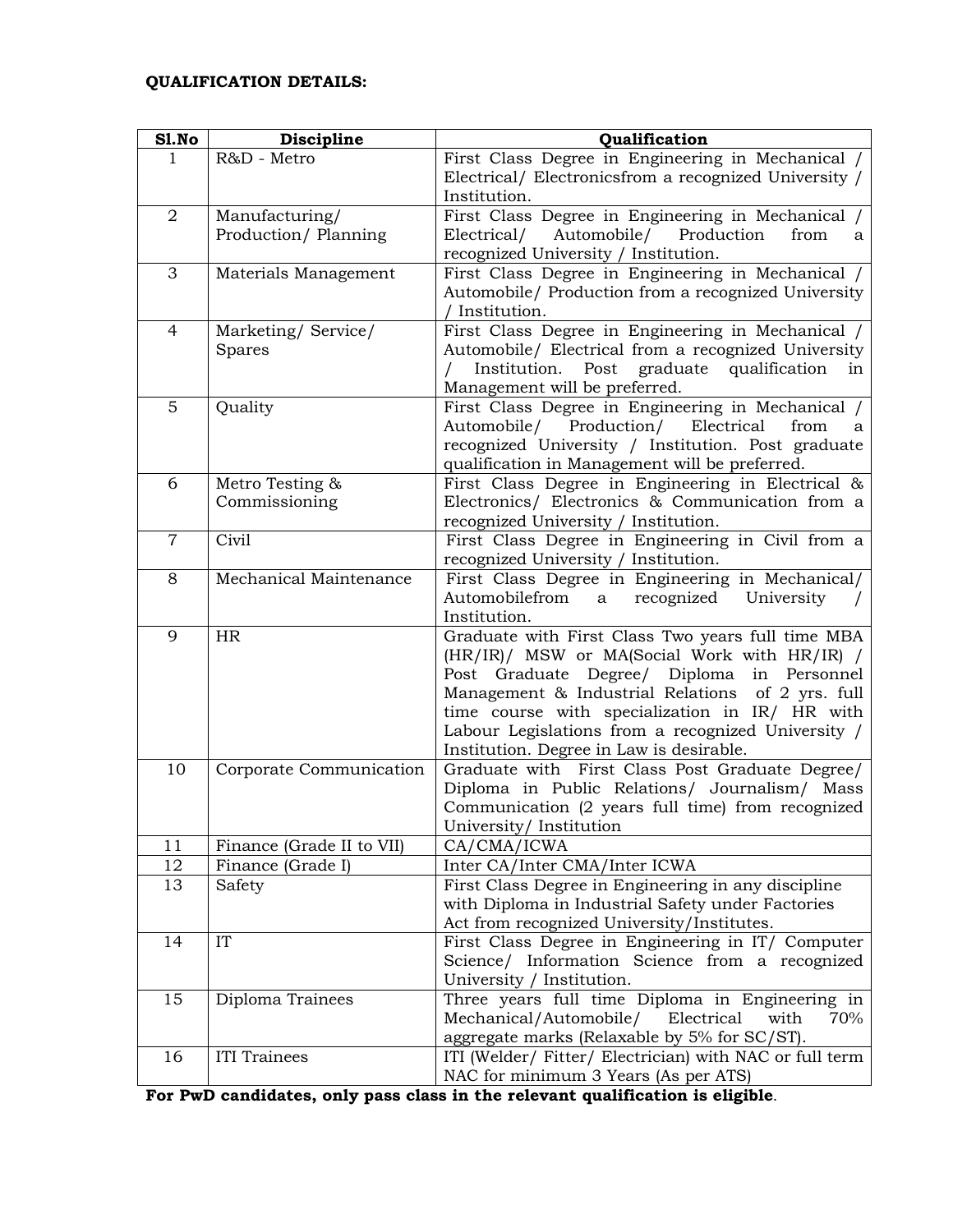#### Job Responsibility:

#### 1. MANUFACTURING/ PRODUCTION/ PLANNING

#### a) DGM/AGM/Senior Manager/Manager/ Engineer

The incumbent should have post qualification experience in a large manufacturing engineering industry in the areas of Manufacturing/ Production/ Production, Planning and Control and also Scheduling the production orders and to determine production priorities by studying the Master Production Schedule/ Monitoring Production by collecting production logs; comparing progress to schedule and prepare required parts list/ Co-ordinate with Purchase, Manufacturing Shops, Methods Planning and store to ensure in time availability of both manufacturing and bought out materials for production.

#### 2. HUMAN RESOURCE

#### a) DGM/AGM/Sr. Manager/ Manager/Asst. Manager

The incumbent should have prescribed post qualification experience preferably in engineering industries in the areas of Human Relations/ Industrial Relations, Compliance of statutory requirements including contract labour matters,implementation of HR Policies, Manpower Planning, Performance Management System, Training & Development, Welfare, and General Administration etc.

#### 3. MATERIALS MANAGEMENT

## a) DGM/AGM/Sr.Manager/Manager/Asst. Manager/ Officer/Asst. Officer

The incumbent should have post qualification experience in any engineering industry preferably PSUs in the areas of Material Management functions such as purchase, stores, vendor development etc. The candidate should be capable of formulating policies and procedures in Materials Management functions. The candidate should preferably be conversant with ERP (SAP) based procurement tools like SCM, SRM etc. and also the candidate should preferably be familiar with CVC guidelines of Public Sectors/ Govt. organizations.

#### 4. MARKETING/ SERVICE/ SPARES

#### a) DGM/Manager/ Asst. Engineer:

The incumbent should be an excellent communicator & Team builder and should have relevant post qualification experience in :

- Marketing activities of a Medium/ Large Engineering Company
- Installation, erection, commissioning, maintenance and troubleshooting of machineries preferably Heavy Earthmoving Equipments in a Heavy Engineering/ Automobile Industry.
- Should have worked independently to handle the Equipments problem in a large Engineering/ Automobile Industry.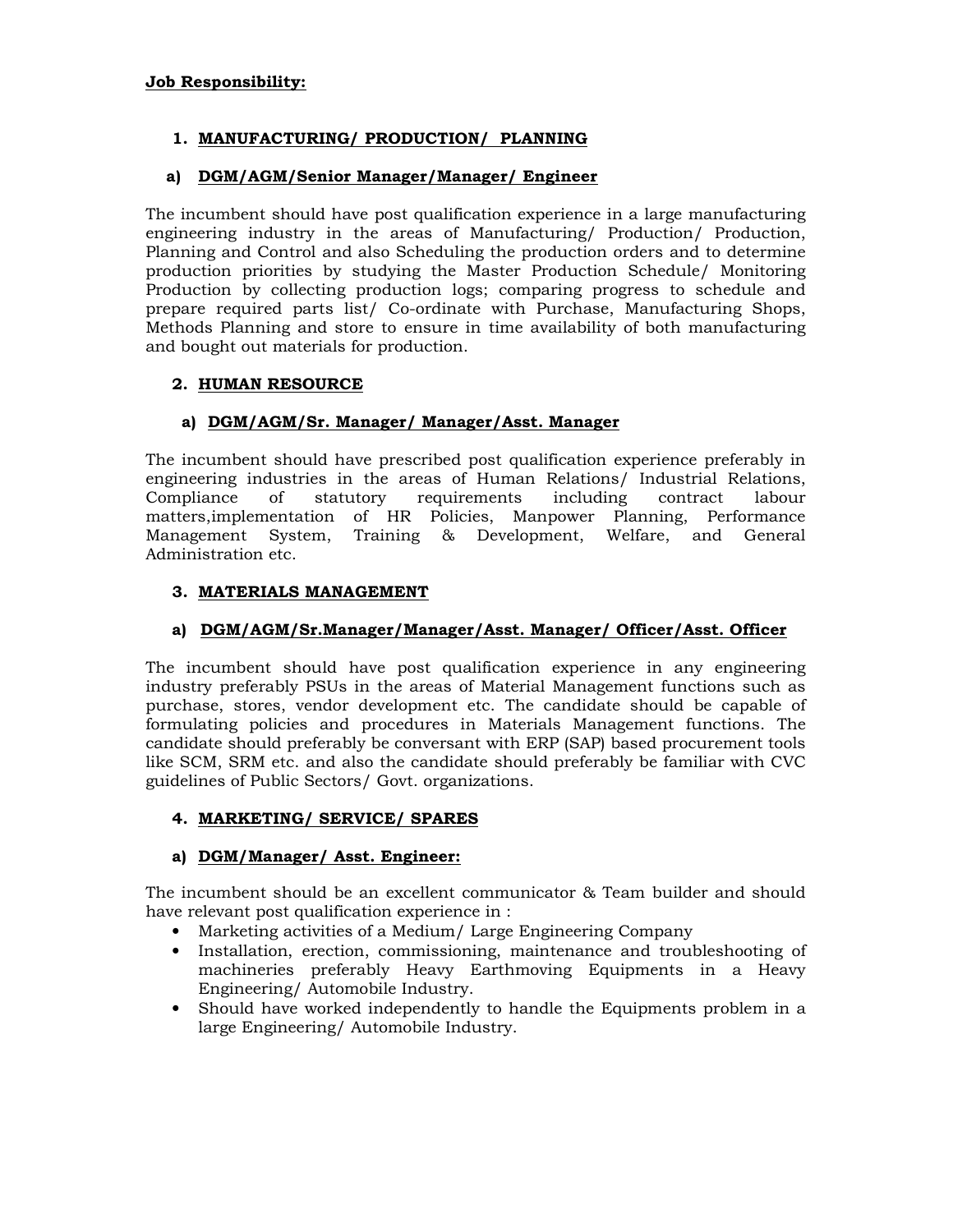## 5. PUBLIC RELATIONS:

#### a) Manager/Officer/Asst. Officer:

The incumbent should have post qualification professional experience in any Public Sector/ Private Sector Company in the areas of:

- Creation of goodwill with customers, public and media
- Developing public image of the Company through Press / TV / AIR and other mass medias
- Organizing exhibitions, trade fairs and products, audio visual films etc.
- Capable of editing house journal / pamphlets dealing with activities in the field of R&D, Financial performance etc.,
- Capable of developing and maintaining good relations with other agencies including Government / Trade Associations
- Capable of coordinating the function in consonance with the Company's objectives, policies etc.

## 6. FINANCE:

#### a) AGM/Asst. Manager/Officer/ Asst. Officer:

The incumbent should have post qualification experience preferably in any large Engineering Industry in the areas of Treasury Management, consolidation & finalization of Accounts/ Internal Audit / Costing & Budgeting/ Pricing / Management of Receivables & Inventory/ Payroll, Provident Funds, Time Office functions etc.

## 7. QUALITY:

#### a) Asst. General Manager/ Asst. Manager/ Engineer/ Asst. Engineer

The incumbent should have prescribed post qualification professional experience preferably in any large Engineering Industry in the areas of Quality Assurance related functions. The candidate shall be responsible for the quality of products & services both directly to the ultimate customer and internally between the departments and guiding the Unit heads in proper implementation of quality Systems. Adopting TQM Philosophy, ensuring product standards at all stages and completion, monitoring, evaluating and continuously improving the overall quality performance.

#### 8. METRO TESTING & COMMISSIONING:

#### a) Senior Manager

The incumbent is responsible for Testing & Commissioning of Metro Coaches and interaction with customers in the related issue and should have the prescribed post qualification experience in Testing & Commissioning and Service pertaining to Electrical areas of Rolling Stock and to lead a team of Engineers and guide them in the service issues of Metro Coaches.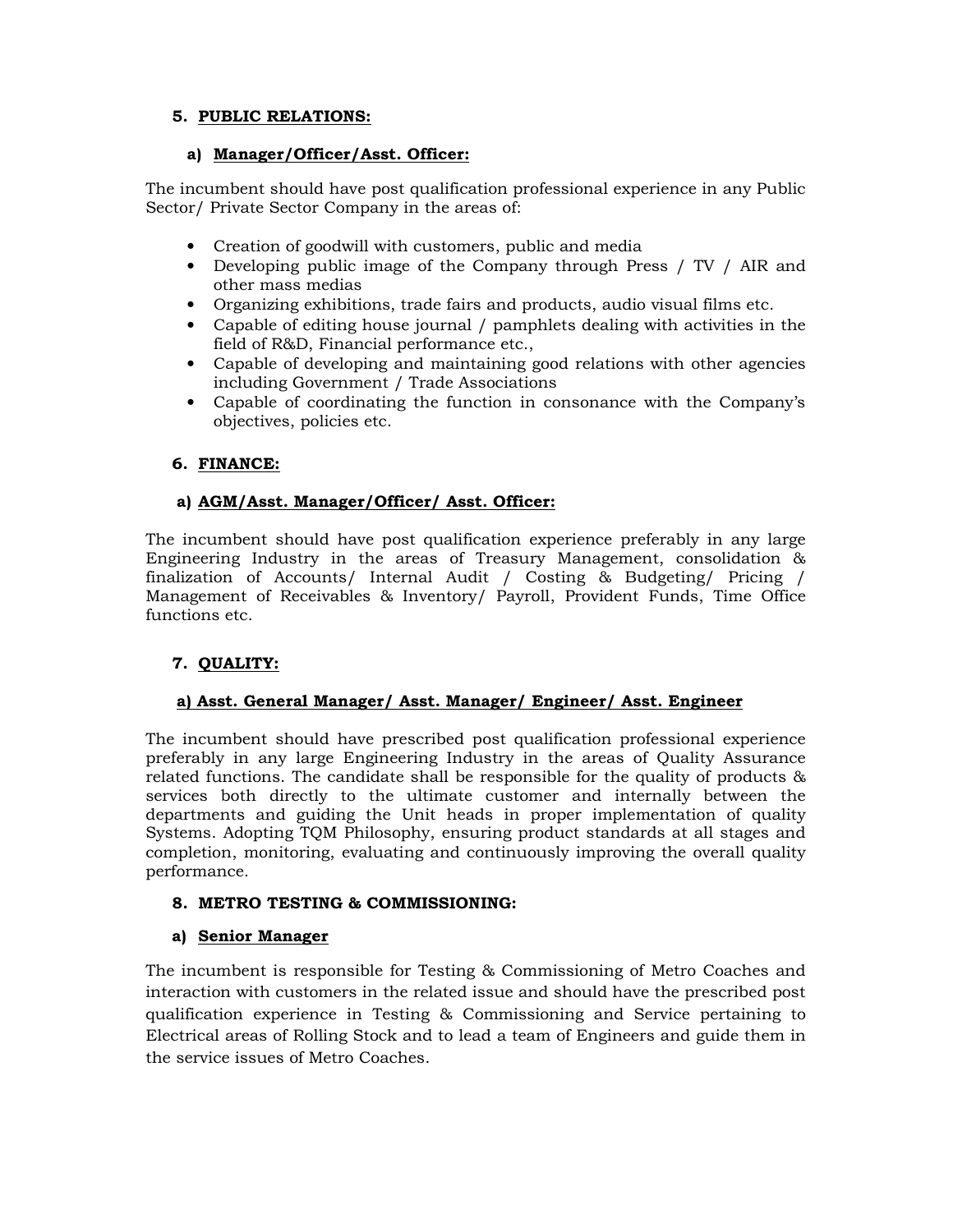#### b) Engineer/ Asst. Engineer

The incumbent is responsible for Testing & Commissioning and Service pertaining to Electrical areas of Rolling Stock and should possess post qualification experience accordingly.

## 9. R&D – RAIL & METRO

#### a) Engineer (R&D) – Mechanical

The incumbent should have post qualification experience in Design & Development of railway vehicles from the design to the prototype stage, In-depth design knowledge of aggregates like shell structure/carbody, under frame, bogie, interior paneling, brake system etc., Selection & integration of Power-line equipments, Hands on experience in using 2D/3D CAD & CAE tools such as Pro-E, Catia, UG NX for modeling, FEM analysis tools – Ansys/Nastran, Expertise in ADAMS Rail for vehicle stability analysis or LS Dyna for crash analysis will be an added advantage

#### b) Engineer (R&D) – Electrical/Electronics

The incumbent should have post qualification experience in IGBT based 3 phase electrical system, VVVF controls pertaining to rolling stock applications, Design of Microprocessor/ Micro-controller based control systems with programming knowledge desirable, Wire harness/Cable assembly design & installation, selection of Cables, wire harness connectors & components, System integration and testing of systems / sub systems, CAD tools such as Pro-E with Routed systems, Catia with Electrical wire harnessing module.

## 10. SAFETY

#### Manager/Officer

Candidates should be conversant with Factories Act and be able to liaise with statutory authorities such as Inspectorate of Factories and experience in carrying out periodical safety audit. He/ she should ensure compliance of safety requirements in the factory and monitor the requirements of OHSAS/EMS in the factory etc.

## 11. IT

## a) DGM

The incumbent should have the prescribed post qualification experience preferably in an engineering organization of repute handling all its IT requirements. The incumbent should have sound knowledge of IT and additionally be familiar with CAD/CAM/CAE tools, tool design to handle technical publication, disaster recovery system etc., should have dealt with ERP (SAP) and should have business development acumen. The incumbent should be able to maintain the existing IT infrastructure/facilities including Data center, communication facility, Network connection (Email, LAN, WAN etc.) and improvement for better availability, Implement high level information security and certification for same, maintain BEML-ERP modules like production, finance, Logistics, HR, SRM etc., prepare of a road map for BEML-IT department growth plan and its implementation, Integrate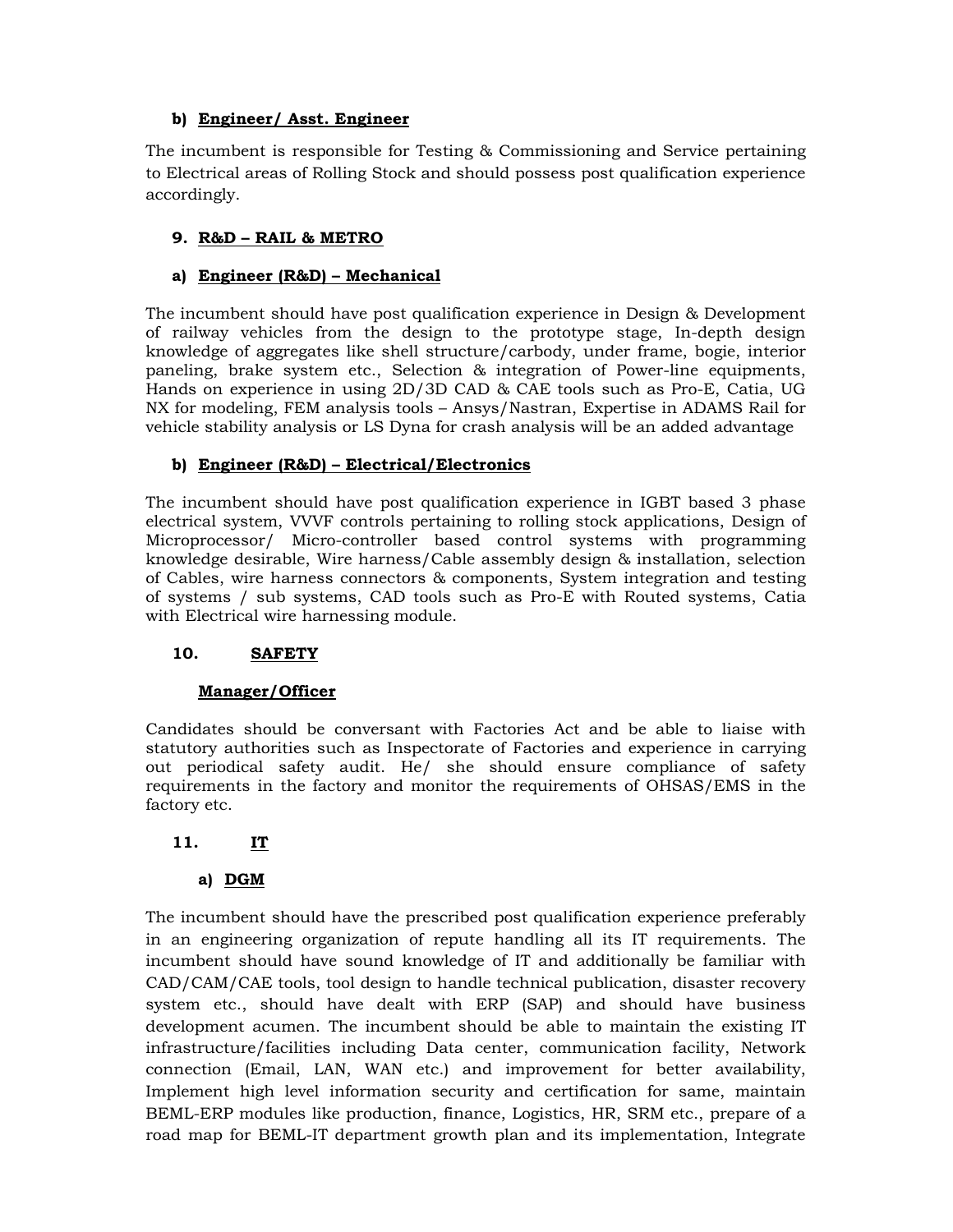engineering service with ERP and make ERP as profit centre, Plan for SAP division under IT division providing service and solution for all users, Cyber Security, Maintain IT policy in line with Govt. guidelines.

## b) Engineer

The incumbent should have prescribed post qualification professional experience with knowledge of SAP and shall be responsible of development of software, maintenance of the existing IT infrastructure/facilities including Data center, communication facility, Network connection etc.

## 12. MECHANICAL MAINTENANCE:

## a) Engineer

The incumbent should have post qualification experience in the area of Mechanical Maintenance of all kinds of Metal Cutting Machine Tools, Plate and Fabrication Shop Equipment, Heat Treatment facilities (Induction Hardening , Carburising, Nitriding facilities), Material handling and Transportation Equipment, Shop Floor Maintenance and Safety Engineering in a large Automobile / Heavy Engineering Industry. Should have experience in maintaining CNC Machines like Machining Centres, Turning Centres, etc and other modern equipments. Should be familiar with preventive as well as breakdown maintenance and capable of planning, guiding, supervising. In addition, he will have to organize and execute Mechanical maintenance of plant and Machinery, handle projects independently with adequate knowledge of techno-commercial estimations and evaluations.

## 13. CIVIL:

## a) Asst. Engineer

The incumbent should have post qualification experience in Construction of Industrial Buildings/Hangars/Sheds, Roads, Civil foundation for equipment, estimation etc., and should be able to execute the job. The candidate should be able to prepare independently bill of quantity, estimate, proposal, cost engineering and planning to meet the project objective.

## 14. DIPLOMA TRAINEES

The incumbent shall be on training for a period of 1 year and on contract for a period of 2 years. On successful completion of the training/ contract period, they will be absorbed in Wage Group S1.

They will be paid a consolidated stipend of Rs. 6000/-PM during the training period and Rs.8000/-PM and Rs.9000/-PM during the first year and second year of contract period respectively.

## 15. ITI TRAINEES

The incumbent shall be on training for a period of 2 years and on contract for a period of 2 years. On successful completion of the training/ contract period, they will be absorbed in Wage Group B.

They will be paid a consolidated stipend of Rs.4500/-PM and Rs.5000/-PM during the first year /second year of training period Rs.6000/-PM and Rs.7000/-PM during the third year /fourth year of contract period respectively.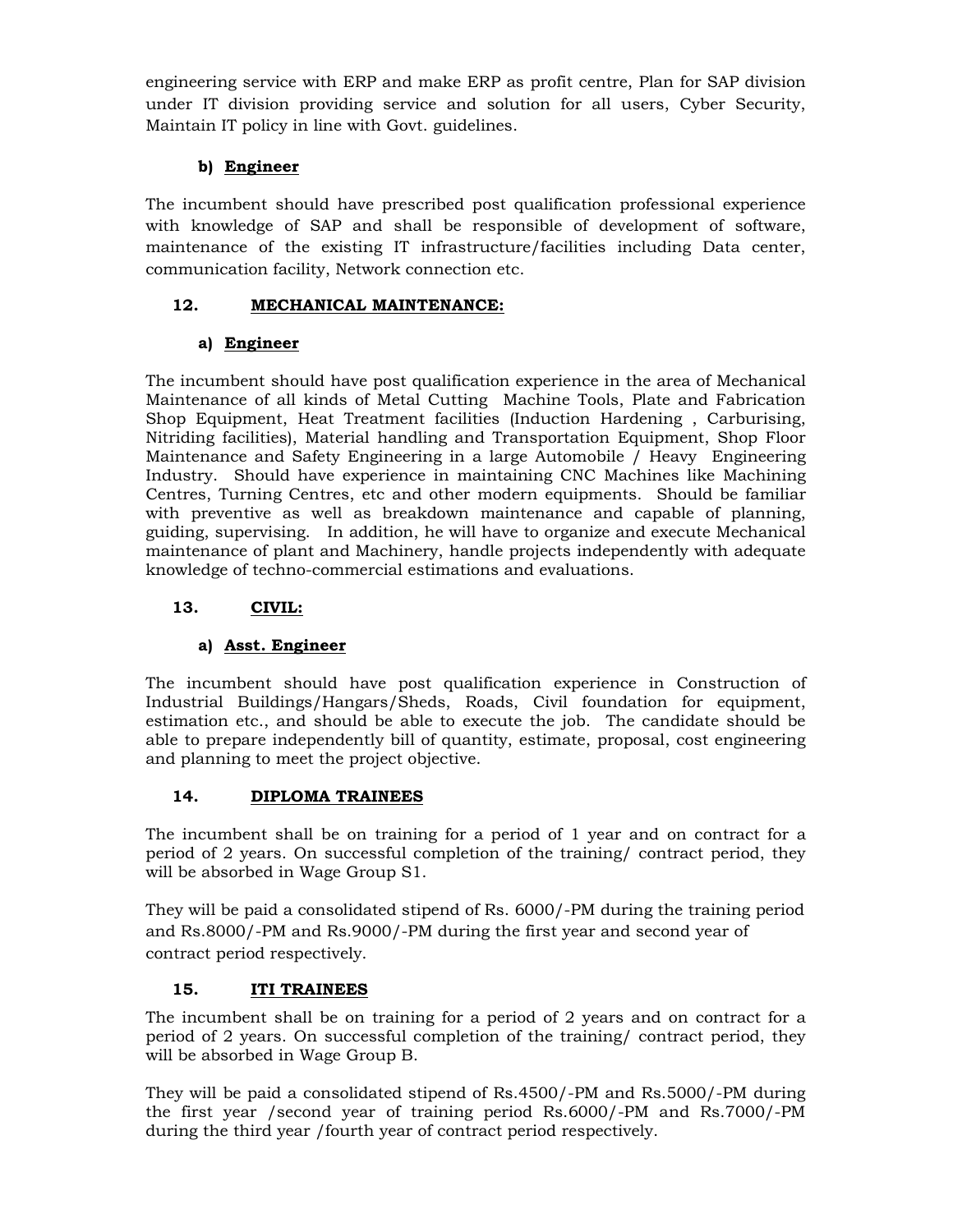#### GENERAL CONDITIONS:

- $\triangleright$  Only Indian Nationals may apply.
- $\triangleright$  Age, Qualification & Experience stipulated above should be as on 07.05.2018.
- $\triangleright$  The upper age limit indicated above is with relaxation as applicable to SC/ST/OBC in line with Government guidelines.
- $\triangleright$  **SC/ST candidates** are required to submit SC/ST Caste Certificate in the format as applicable for appointment to posts under Government of India.
- $\triangleright$  **OBC candidates\*\*** are required to submit Other Backward Class Certificate ('Non-Creamy Layer'\*) (Certificate should be in the format as applicable for appointment to posts under Government of India). OBC candidates are also required to furnish a self-undertaking that they belong to OBC (Non-Creamy Layer) by filling and signing the self-undertaking in the format provided along with the application format.

[Note: \*\*OBC Candidates: Candidates belonging to those Communities which are recognized as a backward class by the Government of India for the purpose of reservation in services as per orders contained in Department of Personnel and Training Office Memorandum No.36012/22/93-Estt.(SCT) dated 08.09.1993.

- \*Non- Creamy Layer : The gross annual income of parents of the candidate should not be more than Rs.6 lakhs in last three consecutive years in line with DOPT OM No.36033/1/2013-Estt.(Res) dated 27th, May 2013.']
- $\triangleright$  PWD candidates are required to submit PWDCertificate in the format as applicable for appointment to posts under Government of India.
- Candidates employed in Government / Quasi-Government / PSU, should send their online application through proper channel or compulsorily produce NOC at the time of test/interview as the case may be, as and when called.
- Candidates employed in Government / Quasi-Government / PSU, should have worked for atleast1 year in the immediate lower scale.
- $\triangleright$  The candidates should ensure that he/she fulfills the eligibility criteria and other norms mentioned in the advertisement as on the specified dates and that the particulars furnished are correct in all respect. In case, it is detected at any stage of the recruitment process that a candidate doesn't fulfill the eligibility norms and/ or that he/ she has furnished any incorrect/ false information or has suppressed any material  $/$  fact(s), his  $/$  her candidature shall stand automatically cancelled. If any of the above shortcoming(s) is/ are detected even after appointment, his/ her services are liable to be terminated without notice.
- $\triangleright$  Mere meeting the conditions of the advertisement by the candidate(s) will not automatically entail them to be called for Test/ Interview/ Selection & Appointment.
- $\triangleright$  Management reserves the right to restrict the number of candidates.
- $\triangleright$  Management also reserves the right to cancel the advertisement and / or the selection process at its discretion.
- $\triangleright$  Candidates will have an option to answer/ reply in Hindi if so desired at the time of interview.